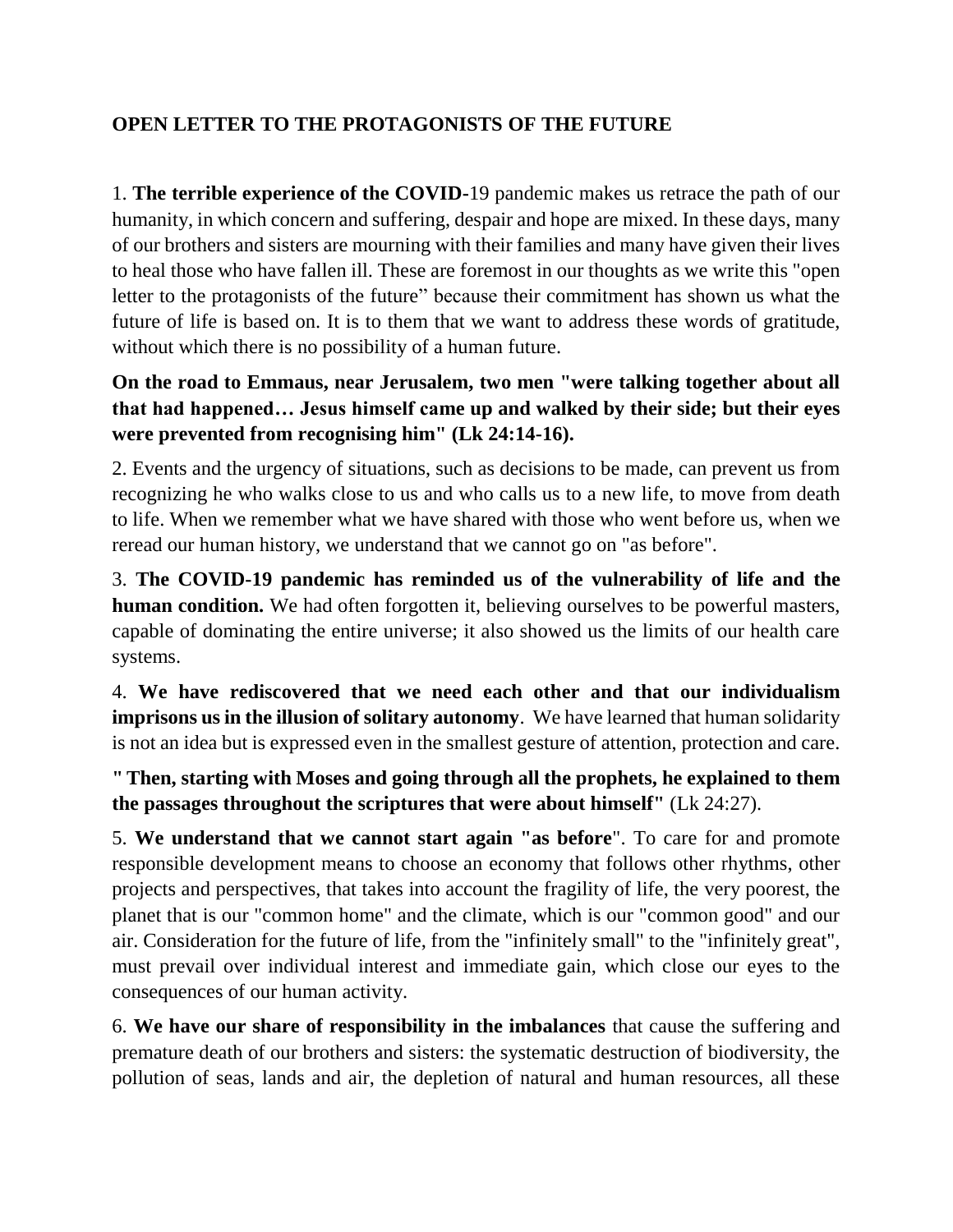dimensions of our uncurbed production contribute to the loss of physical and relational equilibrium.

7. **We cannot restart "as before": we must make fundamental choices**, which appeal to our knowledge, our technology, our production capacities, but also to our moral values and our spiritual convictions. The health of living organisms, their complementarity and the future of Creation are absolute priorities. This will result in new human activities, especially in the fields of agriculture, energy, construction and transport.

We need a new vision, in line with what we call "integral ecology", which connects the earth, living beings and the human community in a peaceful and harmonious relationship. This is the teaching of the One who has entrusted life to us, of whom he is the Source and to whom he gives his breath. This is also learnt by re-reading our own history: development is not an appropriation or an unlimited accumulation, but the search for what makes us more human and what brings us closer to others.

8. **We cannot start again as before**: knowledge and possessing must be at the service of the human community and the planet and not the other way around. Our knowledge and experience, including suffering, must allow us to invest in caring for life, in education and in the protection of relationships between all living beings and in the enhancement of the cultural richness and the spiritual life of our humanity.

9. **The three dimensions of emergency, which we are committed to facing, now unite life, the human community and the future of the planet**. For this reason the emergency does not only mean restarting the economy, or national and international financial mechanisms, but it means effecting the transition to a new ecological, climatic and social balance, in accordance with the objectives of sustainable development and peace-building, a *conditio sine qua non*.

**"While he was with them at table, he took the bread and said the blessing; then he broke it and handed it to them. And their eyes were opened and they recognized him…"** (Lc 24,30- 31).

10. It is the gesture of sharing bread that opens our eyes to the future. The broken bread brings together and symbolizes all that we have, all that we know, all that we have learned and even all that we have suffered. We have to share everything and no single individual can define or limit what exists for the community. Here is the new Law, which can allow us to leave behind the type of economic production and development which exhaust and kill. The sign of "shared bread" embodies mutual trust and gratitude among living beings, but it is also a sign of rediscovered joy.